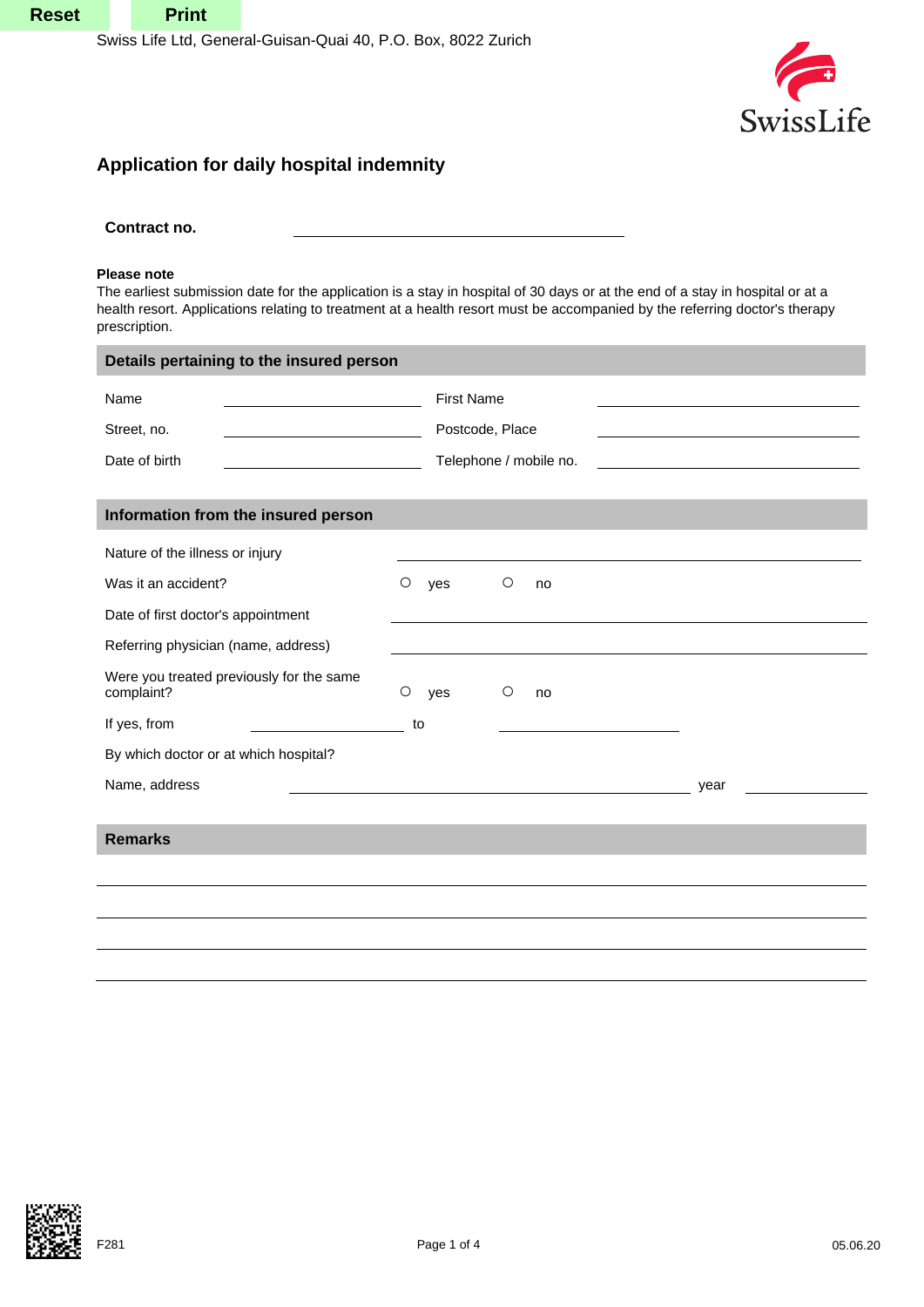

## **Authorisation**

I am aware of the fact, that Swiss Life requires certain data concerning my personal details for the examination of the claim to benefits. Failure to provide this data can lead to rejection of the requested claim

I agree, that my personal details (name, first name, gender, date of birth, occupation, address) as well as my health details for the purpose of the examination of the claim to benefits can be handled by Swiss Life. Swiss Life can transmit these details for examination of the claim to benefits and for measures to combat insurance misuse, to affiliated companies as well as other participating insurers and reinsurers inland and abroad.

I am also in agreement, that Swiss Life can obtain information concerning the examination to the claim to benefits from affiliated companies as well as governmental offices and from third parties, especially from primary insurers regarding previous claims history.

I hereby release hospitals, doctors, psychologists, therapists and relevant staff of health insurers, short-term disability benefit insurers, health and accident insurers, AHV and IV offices, life insurers, pension funds, reinsurers and other third parties who are able to provide information in connection with the occurrence of the claim, from their duty of professional secrecy or confidentiality and authorise them to make records available for inspection and to disclose such information to Swiss Life, as is required to assess the case, and in particular to investigate the claim for insurance benefits.

I further authorise Swiss Life to transmit information and documents (incl. medical records and files available to us from other insurance companies involved) to other insurers, such as to health insurers, short-term disability benefit insurers, health and accident insurers, AHV and IV offices, life insurers, pension funds and reinsurers, as well as to experts and physicians, for the purpose of processing benefits. In order to combat insurance fraud, Swiss Life may forward this data to other Group companies and to third parties.

| Policy/Reference no. |                                 |
|----------------------|---------------------------------|
| Name                 | First name                      |
| Place, date          | Signature of the insured person |

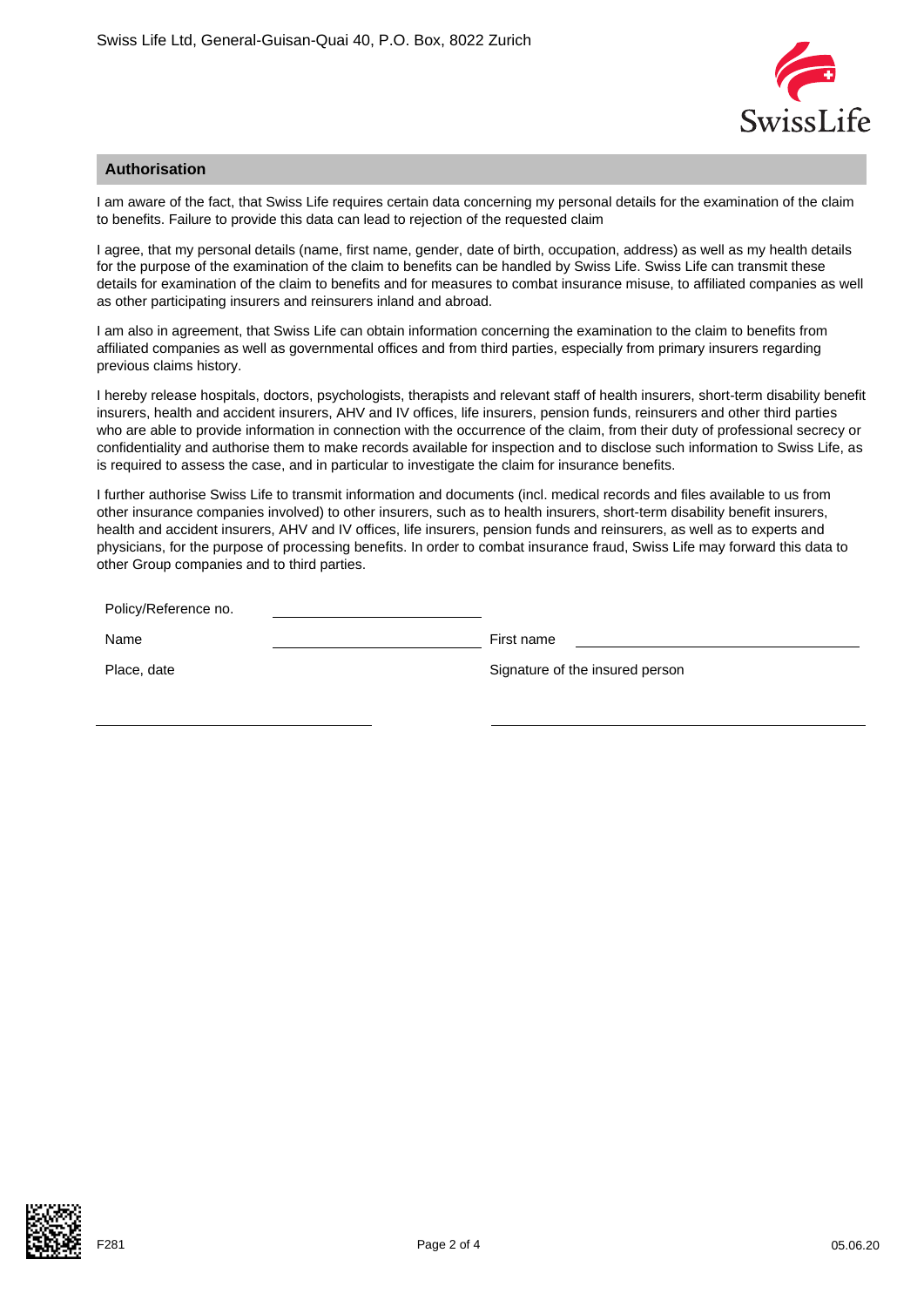

## **Registration certificate**

#### **Note**

Please have the hospital or convalescent centre complete the registration certificate. You can also submit a copy of the invoice to us with the entry and departure date.

|        | Hospitalisation from | to                    |         | from       | to |
|--------|----------------------|-----------------------|---------|------------|----|
|        | Cure treatment from  | to                    |         | from       | to |
| Reason |                      | aftermath of accident | illness | childbirth |    |

Place, date

Stamp and signature of hospital or convalescent centre administration

## **Payout**

# **Payment to the following financial institution:**

| O       | <b>Financial institution in Switzerland</b>                                         |  |
|---------|-------------------------------------------------------------------------------------|--|
|         | <b>IBAN</b>                                                                         |  |
|         | Name of financial institution                                                       |  |
|         | Account holder (nat./leg. person 1)                                                 |  |
|         | Residential address/domicile of<br>account holder (if different to<br>policyholder) |  |
| $\circ$ | <b>Financial institution in Europe</b>                                              |  |
|         | <b>IBAN</b>                                                                         |  |
|         | Name of financial institution                                                       |  |
|         | Address of financial institution                                                    |  |
|         | Country of financial institution                                                    |  |
|         | Account holder (nat./leg. person 1)                                                 |  |
|         | Residential address/domicile of<br>account holder (if different to<br>policyholder) |  |